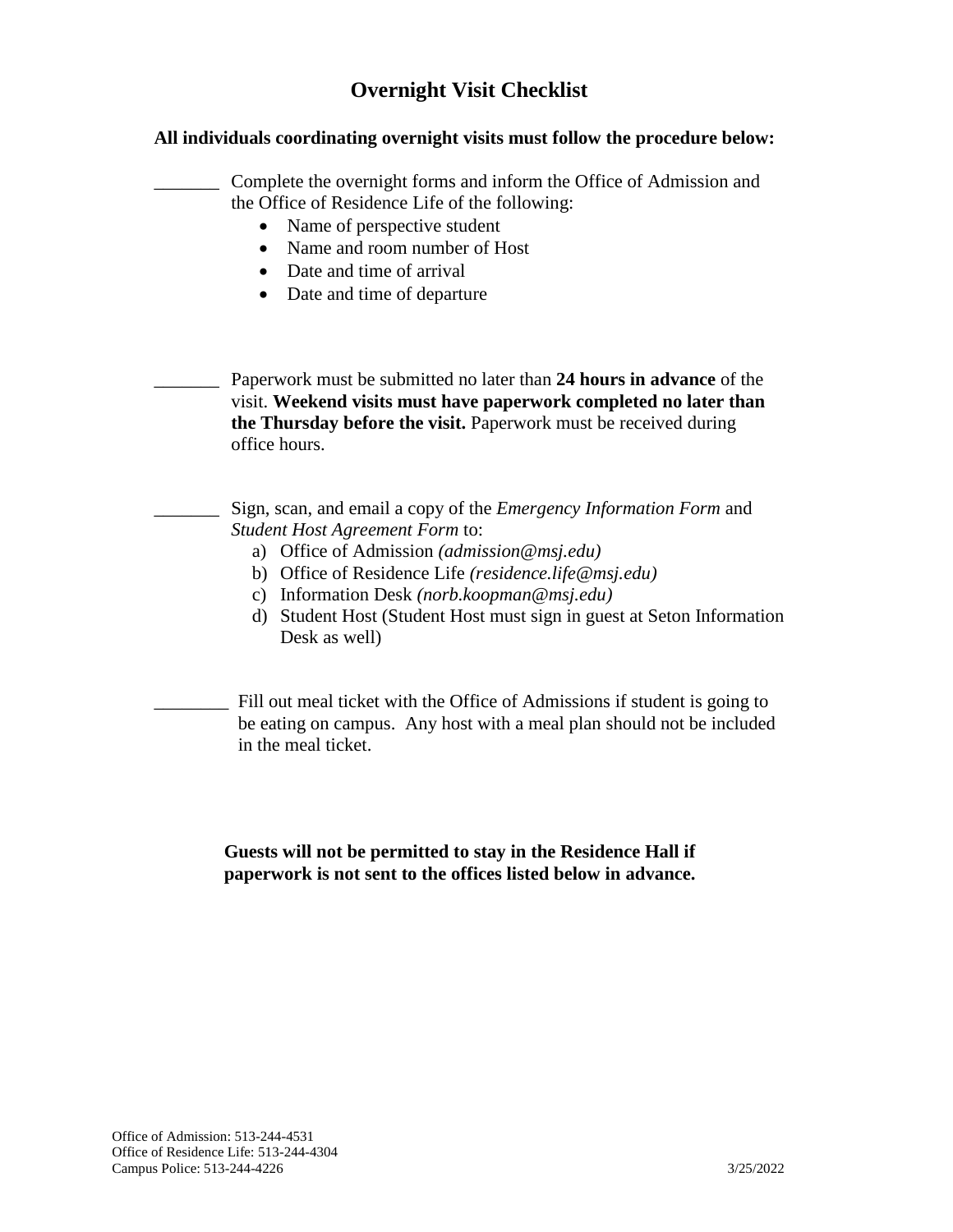## **Prospective Student Emergency Information Form**

We are looking forward to your visit to Mount St. Joseph University on \_\_\_\_\_\_\_\_\_\_\_\_\_\_(DAY, DATE). This completed form must be returned to the University and filed with the Office of Residence Life and the Office of Admission at least 24 hours in advance of your visit during the work day, Monday-Thursday. If your visit will occur over the weekend or on a Monday, please file this form no later than the Thursday preceding your visit so that we can notify the necessary support services involved.

|                                                                                                                                                                                  |                          | This information is important as it will allow us to distribute the information to appropriate campus contacts                                                                                                                                                                                                                                             |
|----------------------------------------------------------------------------------------------------------------------------------------------------------------------------------|--------------------------|------------------------------------------------------------------------------------------------------------------------------------------------------------------------------------------------------------------------------------------------------------------------------------------------------------------------------------------------------------|
| in preparation for your visit to the campus.<br>Key phone numbers:                                                                                                               | Toll free • 800-654-9314 |                                                                                                                                                                                                                                                                                                                                                            |
| Office of Admission                                                                                                                                                              | 513-244-4531             | 8:30 a.m. to 4:30 p.m. Monday-Friday                                                                                                                                                                                                                                                                                                                       |
| Office of Residence Life                                                                                                                                                         | 513-244-4304             | 8:00 a.m. to 4:30 p.m. Monday-Friday                                                                                                                                                                                                                                                                                                                       |
| Office of Public Safety                                                                                                                                                          | 513-244-4226             | 24 hours a day                                                                                                                                                                                                                                                                                                                                             |
| University Switchboard                                                                                                                                                           | 513-244-4200             | 24 hours a day                                                                                                                                                                                                                                                                                                                                             |
|                                                                                                                                                                                  | <b>Please Print</b>      |                                                                                                                                                                                                                                                                                                                                                            |
|                                                                                                                                                                                  |                          |                                                                                                                                                                                                                                                                                                                                                            |
| Address                                                                                                                                                                          |                          |                                                                                                                                                                                                                                                                                                                                                            |
|                                                                                                                                                                                  |                          |                                                                                                                                                                                                                                                                                                                                                            |
|                                                                                                                                                                                  |                          |                                                                                                                                                                                                                                                                                                                                                            |
|                                                                                                                                                                                  |                          |                                                                                                                                                                                                                                                                                                                                                            |
|                                                                                                                                                                                  |                          |                                                                                                                                                                                                                                                                                                                                                            |
|                                                                                                                                                                                  |                          |                                                                                                                                                                                                                                                                                                                                                            |
|                                                                                                                                                                                  |                          |                                                                                                                                                                                                                                                                                                                                                            |
|                                                                                                                                                                                  |                          |                                                                                                                                                                                                                                                                                                                                                            |
|                                                                                                                                                                                  |                          |                                                                                                                                                                                                                                                                                                                                                            |
| alcoholic beverages, drugs and/or controlled substances.                                                                                                                         |                          | We hope you enjoy your stay at Mount St. Joseph University. You are responsible for your own actions while you are<br>here. Please note that the University is a smoke-free campus. Mount St. Joseph University fully complies and<br>enforces all federal, state, and local laws, including regulations regarding the sale, possession and consumption of |
| engage in potentially dangerous behavior or illegal activity. I understand that regardless of my age, my<br>policy as a visitor can result in loss of eligibility for admission. |                          | I agree to follow all University policies and regulations. In addition, I agree not to violate University policies or<br>parents/guardian will be contacted for violations of University policy; I also understand that violations of University                                                                                                           |
|                                                                                                                                                                                  |                          |                                                                                                                                                                                                                                                                                                                                                            |
| Student's signature                                                                                                                                                              |                          |                                                                                                                                                                                                                                                                                                                                                            |
|                                                                                                                                                                                  |                          |                                                                                                                                                                                                                                                                                                                                                            |
|                                                                                                                                                                                  |                          |                                                                                                                                                                                                                                                                                                                                                            |
|                                                                                                                                                                                  |                          |                                                                                                                                                                                                                                                                                                                                                            |

**Reminder: Copies of this form must go to the Office of Residence Life, Office of Admission, the Information Desk (Located in Seton Center) and Student Host during office hours.**